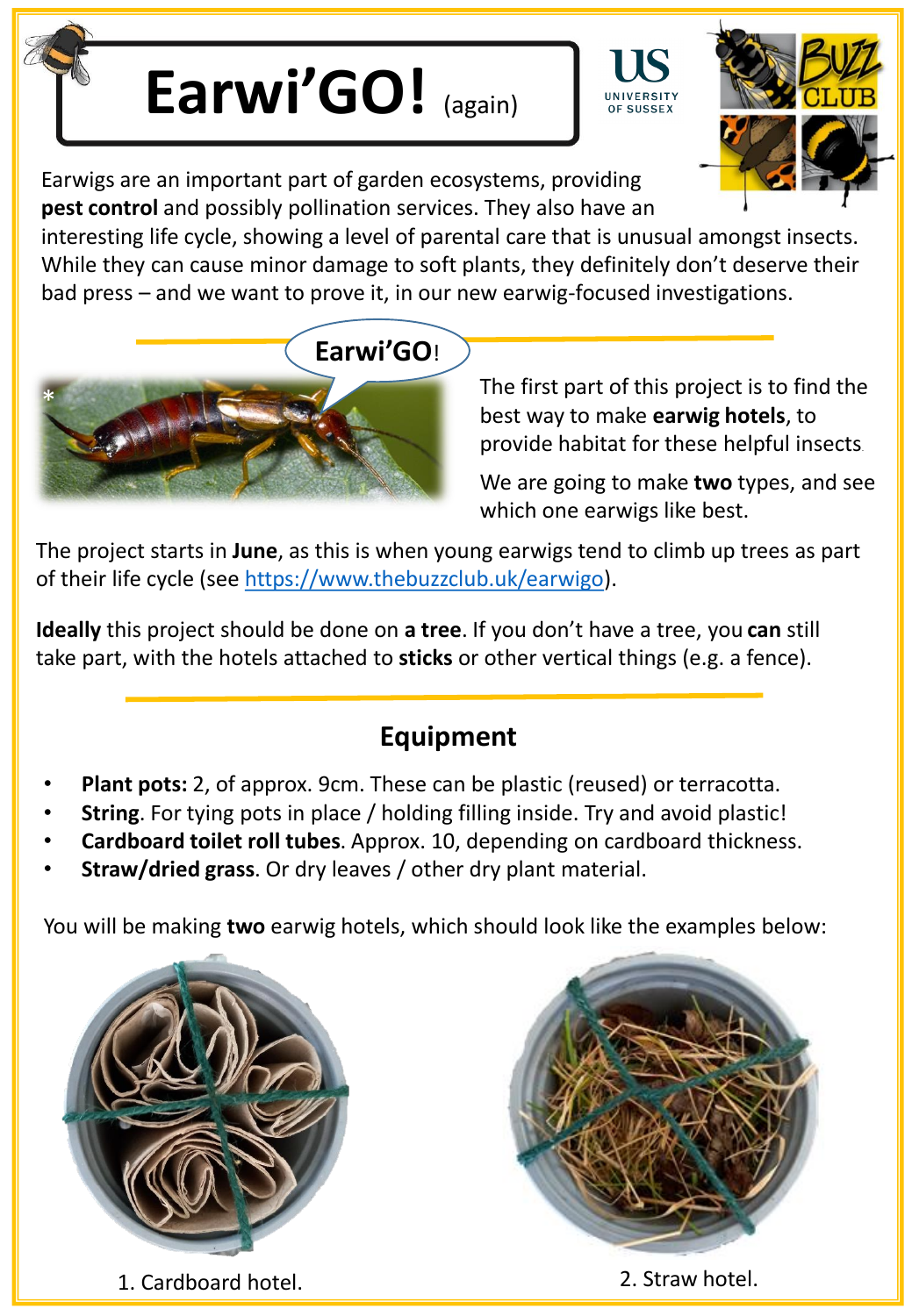#### **Making the hotels**

1) Thread string **through** the pot bases, so they can be tied in place.

2) For the **cardboard hotel**. Trim toilet roll tubes to fit the pots without sticking out. Squash tubes in half and pack into the pot until there is a snug fit (see 1 above).

3) For the **straw hotel.** Push the straw (or other dry plant matter) into the plant pot, until reasonably firm. It should not be *extremely* dense, but should not shake out really easily (see 2 above).

4) For **all hotels**. Use string to secure the filling in place so it does not fall out when held upside down.

Add a cover to the top if they start getting very wet (see right). Do the same thing to both hotels for consistency.



*Example of a lid, (J. Nell 2021).*

#### **Positioning the hotels**

(Please note - you only need to do **one** of these locations. Ideally on a tree!)

**For all hotels:** Put both of your hotels in the **same** location. E.g. under branches of the same tree / around the trunk of the same tree. The bottom of the pot should be angled upwards, or fully pointing upwards, depending on the positions available.

**For all hotels:** Make sure that the hotels are positioned in **shady places**, so they do not heat up in the day. Earwigs like it cool and damp!







**Option 3: Over ground cover.**  Put the hotel upside down on a stick, approx. **50cm high**. Secure the stick in the ground over some dense ground cover plants.



**Option 4: On a fence.** Put the hotel upside down on a stick, approx. **50cm high**. Rest against a fence and secure in place.

If a hotel's filling goes very **mouldy** or otherwise gets damaged, please replace it.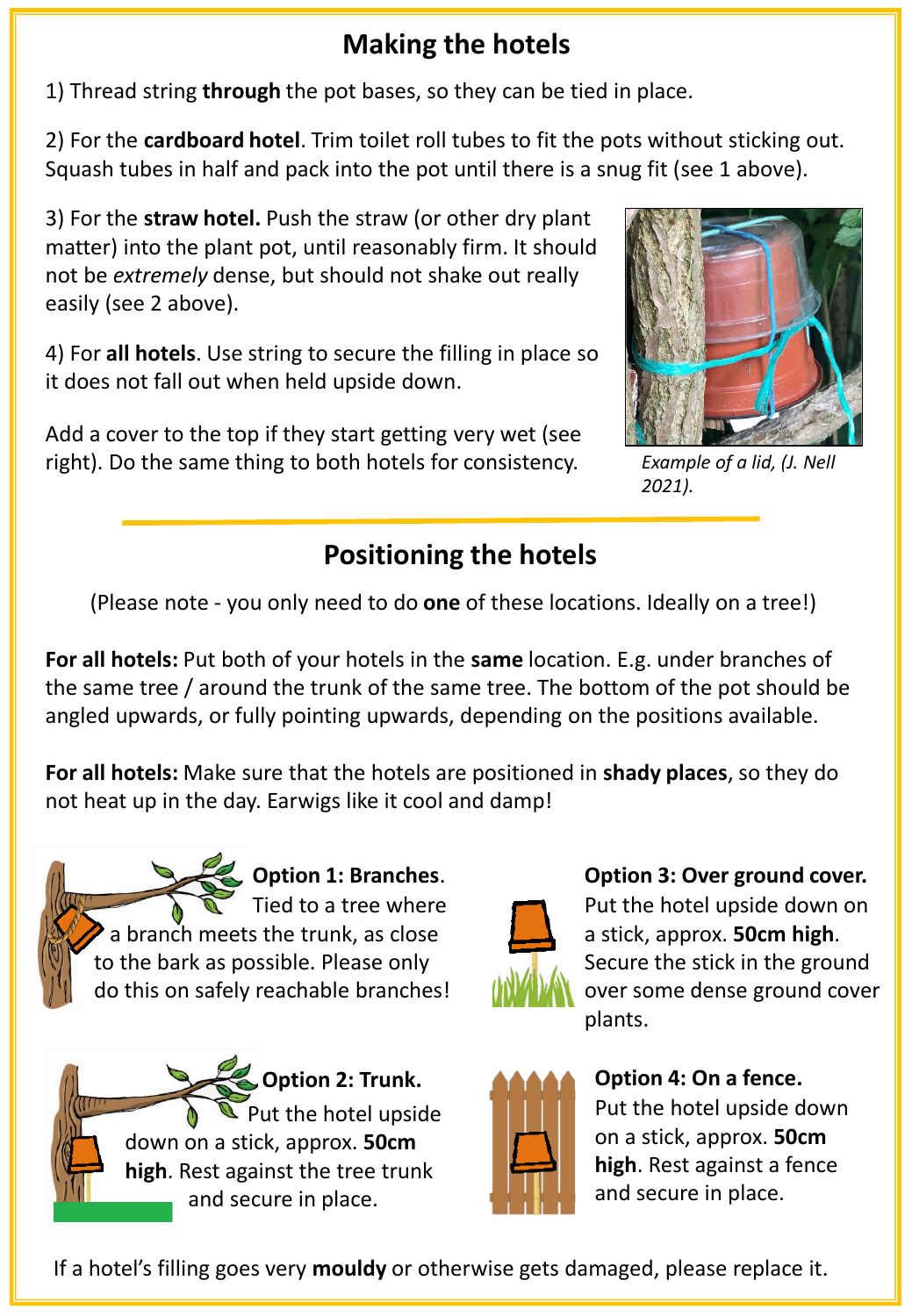#### **Data collection – counting invertebrates**

Counting will be **once a week**, June – October. Your first count will be **one week** after you have installed the hotels.

To count a hotel:

- 1) Remove hotel from its position, and place into a tray / container that will let you catch and count any residents.
- 2) Carefully remove the filling and put it on the tray.
- 3) Record any invertebrates that fall out (see recording sheet attached).
- 4) Place the filling material back inside. Don't try and put the invertebrates back.
- 5) Release the invertebrates on the ground beneath the hotel location.
- 6) Replace hotels.

Earwigs are very distinctive, but please try and at least broadly identify any other invertebrates you find. **Photographs** are always useful to us, because we can either identify creatures ourselves, or pass them to experts on different types.

**Please note – i**f you miss / are unable to do a week's count, please mark it as **skipped** on the recording sheet. It's important for us to know if a blank is 'no insects' or 'not counted', because the analysis needed is different.

#### **Alternative counting methods**

If your earwigs are too energetic or numerous to count easily, you could try:

- 1) Tip the earwigs into a tray and take a photo of them quickly before they escape, then count from that.
- 2) Do an **approximate** count. Ideally use categories of:  $5 \text{ or } \text{less}$   $6-10$   $11-20$   $21+$

These might not seem big brackets, so to illustrate why we've chosen these categories, here are this many earwigs on 'trays':